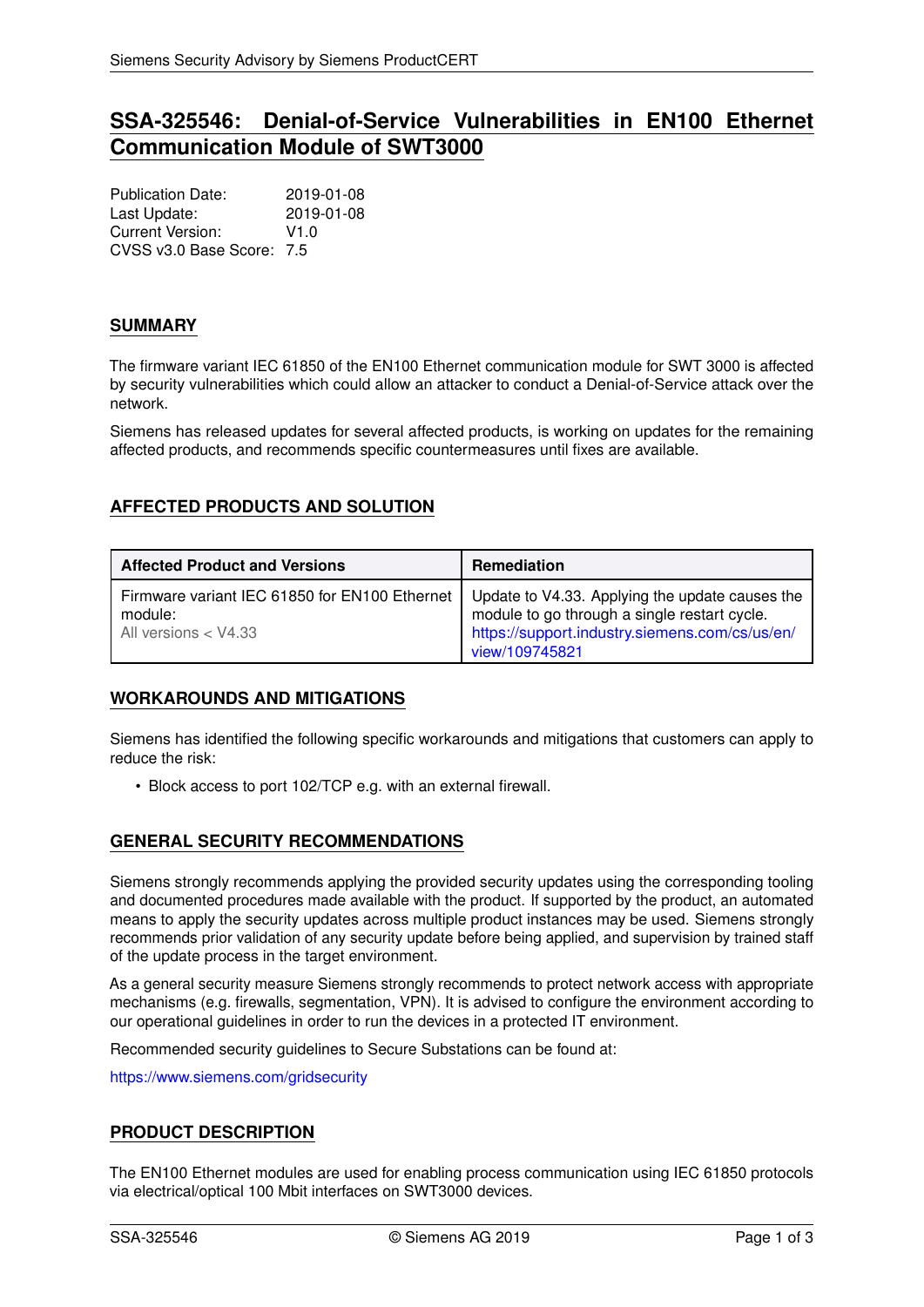### **VULNERABILITY CLASSIFICATION**

The vulnerability classification has been performed by using the CVSS scoring system in version 3.0 (CVSS v3.0) [\(https://www.first.org/cvss/\)](https://www.first.org/cvss/). The CVSS environmental score is specific to the customer's environment and will impact the overall CVSS score. The environmental score should therefore be individually defined by the customer to accomplish final scoring.

#### Vulnerability CVE-2018-11451

Specially crafted packets to port 102/tcp could cause a denial-of-service condition in the affected products. A manual restart is required to recover the EN100 module functionality of the affected devices.

Successful exploitation requires an attacker with network access to send multiple packets to the affected products or modules. As a precondition the IEC 61850-MMS communication needs to be activated on the affected products or modules. No user interaction or privileges are required to exploit the vulnerability. The vulnerability could allow causing a Denial-of-Service condition of the network functionality of the device, compromising the availability of the system.

At the time of advisory publication no public exploitation of this security vulnerability was known.

| CVSS v3.0 Base Score |                                                            |
|----------------------|------------------------------------------------------------|
| <b>CVSS Vector</b>   | CVSS:3.0/AV:N/AC:L/PR:N/UI:N/S:U/C:N/I:N/A:H/E:P/RL:O/RC:C |

#### Vulnerability CVE-2018-11452

Specially crafted packets to port 102/tcp could cause a denial-of-service condition in the EN100 communication module if oscillographs are running. A manual restart is required to recover the EN100 module functionality.

Successful exploitation requires an attacker with network access to send multiple packets to the EN100 module. As a precondition the IEC 61850-MMS communication needs to be activated on the affected EN100 modules. No user interaction or privileges are required to exploit the security vulnerability. The vulnerability could allow causing a Denial-of-Service condition of the network functionality of the device, compromising the availability of the system.

At the time of advisory publication no public exploitation of this security vulnerability was known.

CVSS v3.0 Base Score 5.9 CVSS Vector CVSS:3.0/AV:N/AC:H/PR:N/UI:N/S:U/C:N/I:N/A:H/E:P/RL:O/RC:C

### **ACKNOWLEDGMENTS**

Siemens thanks the following parties for their efforts:

• Victor Nikitin, Vladislav Suchkov, and Ilya Karpov from ScadaX for coordinated disclosure

### **ADDITIONAL INFORMATION**

For further inquiries on security vulnerabilities in Siemens products and solutions, please contact the Siemens ProductCERT:

<https://www.siemens.com/cert/advisories>

# **HISTORY DATA**